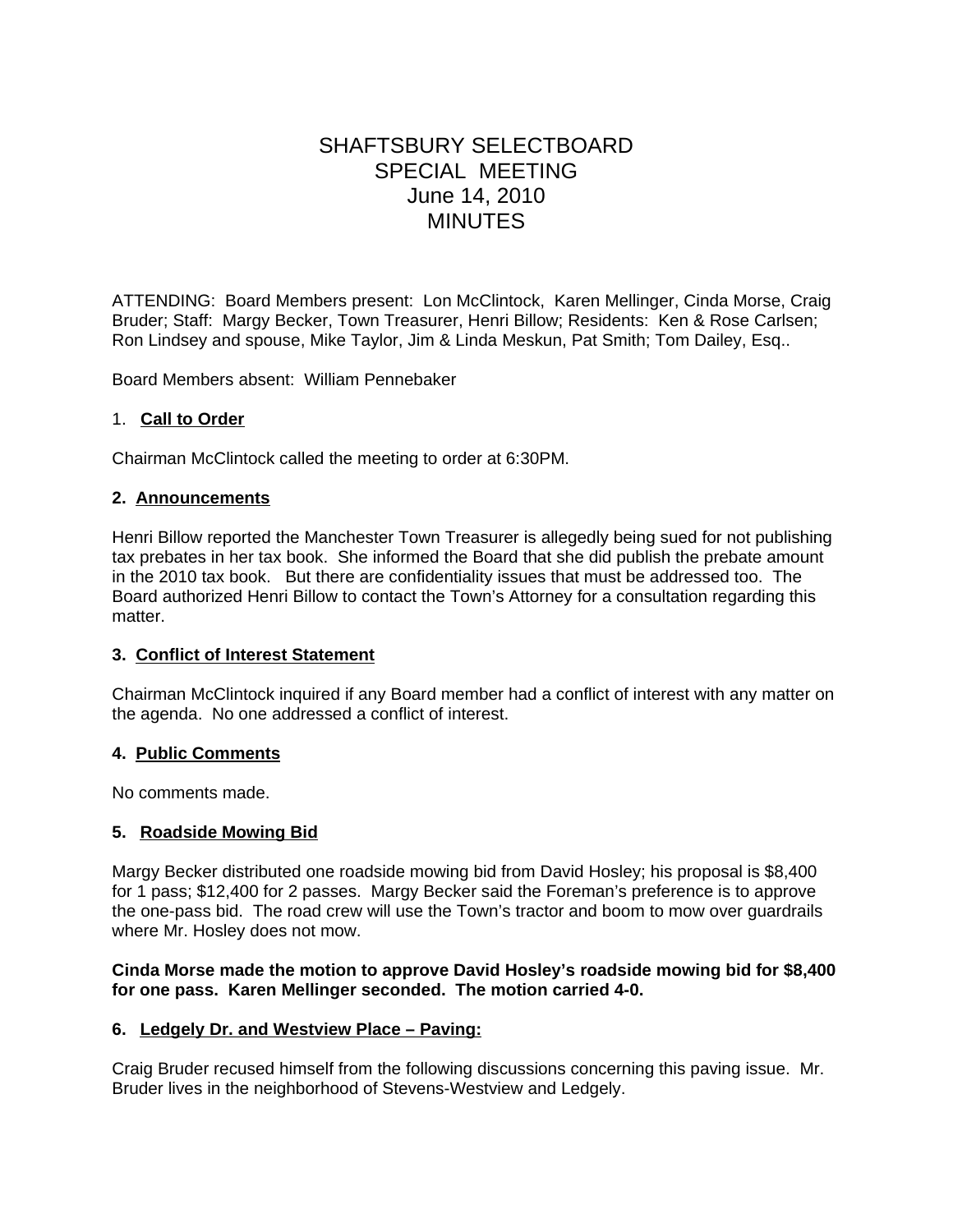The Board re-visited the status of the 2010 budget, cash flow, and fund balances. The total paving dollars needed over 3 years is as follows:

- a. Ledgely Dr. & Westview Reclamation; Paving Ledgely, Westview, Stevens: \$46,640
- b. 20% local share of CL 2 Paving Grant: \$60,000
- c. Total funds needed: \$106,640

The Board has approved reclamation of pavement on Ledgely and Westview Drive. The bids will be opened June  $21^{st}$ . An estimate of this cost is \$7,600 (part of the \$46,640 above).

Applying the 1 ½" binder course to both streets is estimated to cost \$20,880 for a combined cost of paving binder and reclamation of \$28,480. The Board discussed whether or not to fund this amount from the FY10 budget.

It was noted the Treasurer's projected "due to's" the general fund from municipal grants Fund 310 of approximately \$49,890 has been confirmed through a review of Fund 310 detailed transaction reports. The actual balance available on 6/30/10 in the paving reserve fund will be \$9,152. A 'due to' the general fund for "non-grant paving expenses" has not been transferred yet.

After further discussions it was agreed there may be a \$46,000 surplus as of June  $30<sup>th</sup>$ . Cinda Morse stated her support for over-spending the 2010 paving budget by \$28,480. Karen Mellinger expressed her support for the same action. The Board will take final action at the bid opening on June 21st.

Jim Meskun pointed out the occurrence of recent washouts in the neighborhood. Mike Taylor addressed the ongoing need to address drainage onto his property as a result of the water project last summer. Karen Mellinger will arrange a site visit with Joe Herrmann and Phil Harrington, who had already done some repairs at this location.

#### **7. Minutes** - tabled

#### **8. Warrants**

Payroll Warrant #PR50 in the amount of \$10,182.91

# **Cinda Morse made the motion to approve Payroll Warrant #PR50. Craig Bruder seconded. The motion carried.**

Retirement Warrant #46R in the amount of \$153.13.

# **Cinda Morse made the motion to approve retirement warrant #46R in the amount of \$173.13. Karen Mellinger seconded. The motion carried.**

Check Warrant #W47 in the amount of \$20,203.84.

**Cinda Morse made the motion to approve check warrant #W47. Karen Mellinger seconded. The motion carried.**